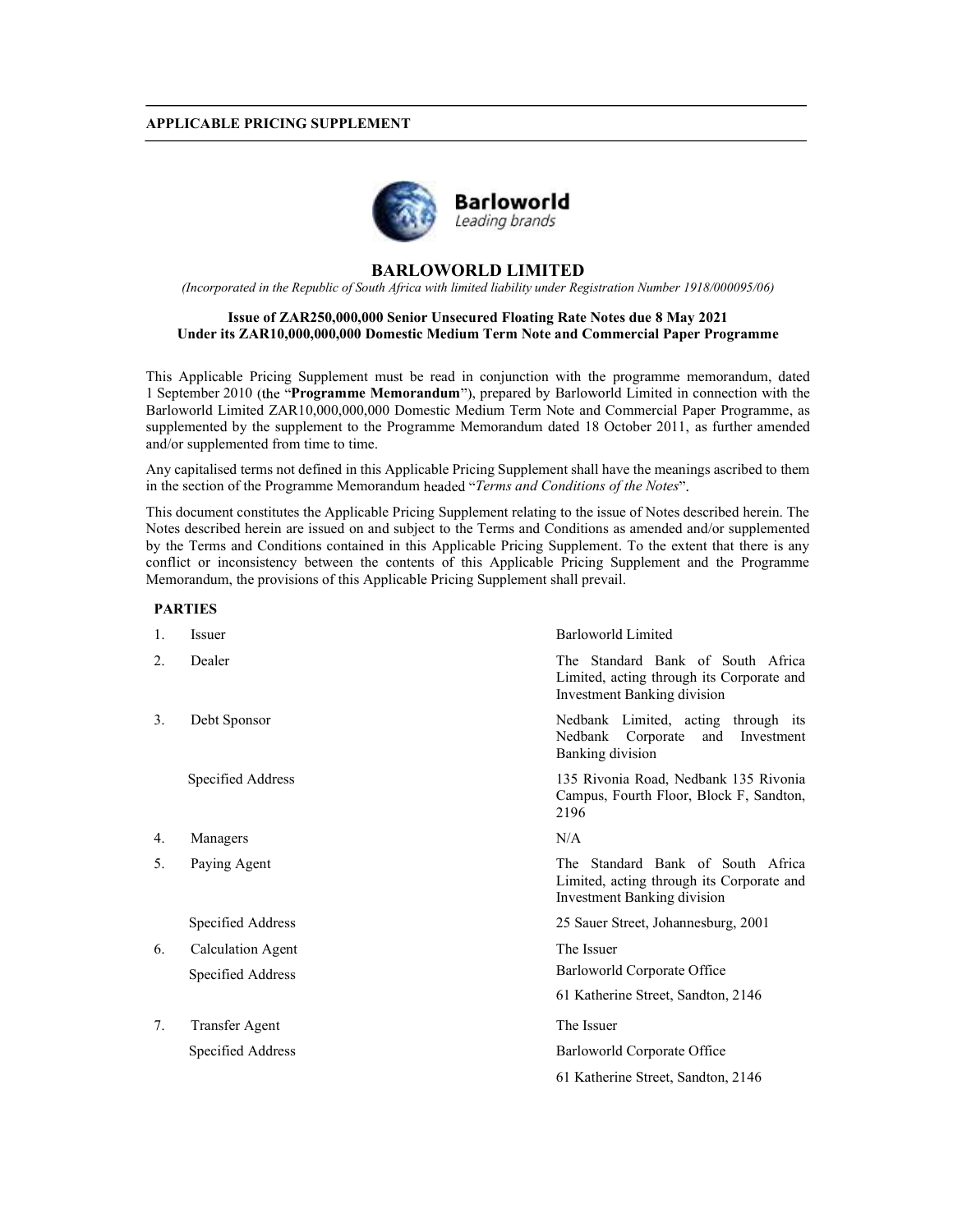| 8.  | <b>Issuer Agent</b>                                                                    | The Standard Bank of South Africa<br>Limited, acting through its Corporate and<br><b>Investment Banking division</b>                                                                                                                                                                           |
|-----|----------------------------------------------------------------------------------------|------------------------------------------------------------------------------------------------------------------------------------------------------------------------------------------------------------------------------------------------------------------------------------------------|
|     | Specified Address                                                                      | 25 Sauer Street, Johannesburg, 2001                                                                                                                                                                                                                                                            |
| 9.  | Settlement Agent                                                                       | The Standard Bank of South Africa<br>Limited, acting through its Corporate and<br>Investment Banking division                                                                                                                                                                                  |
|     | Specified Address                                                                      | 25 Sauer Street, Johannesburg, 2001                                                                                                                                                                                                                                                            |
|     | PROVISIONS RELATING TO THE NOTES                                                       |                                                                                                                                                                                                                                                                                                |
| 10. | <b>Status of Notes</b>                                                                 | Senior Unsecured                                                                                                                                                                                                                                                                               |
| 11. | Form of Notes                                                                          | The Notes in this Tranche are listed<br>Registered Notes issued in uncertificated<br>form                                                                                                                                                                                                      |
| 12. | Series Number                                                                          | 127                                                                                                                                                                                                                                                                                            |
| 13. | <b>Tranche Number</b>                                                                  | 1                                                                                                                                                                                                                                                                                              |
| 14. | Aggregate Nominal Amount:                                                              |                                                                                                                                                                                                                                                                                                |
|     | Series<br>(a)                                                                          | ZAR250,000,000                                                                                                                                                                                                                                                                                 |
|     | Tranche<br>(b)                                                                         | ZAR250,000,000                                                                                                                                                                                                                                                                                 |
| 15. | Interest                                                                               | Interest bearing                                                                                                                                                                                                                                                                               |
| 16. | <b>Interest Payment Basis</b>                                                          | <b>Floating Rate Notes</b>                                                                                                                                                                                                                                                                     |
| 17. | Automatic/Optional Conversion from one<br>Interest/Redemption/Payment Basis to another | N/A                                                                                                                                                                                                                                                                                            |
| 18. | <b>Issue Date</b>                                                                      | 8 May 2020                                                                                                                                                                                                                                                                                     |
| 19. | Nominal Amount per Note                                                                | ZAR1,000,000                                                                                                                                                                                                                                                                                   |
| 20. | Specified Denomination                                                                 | ZAR1,000,000                                                                                                                                                                                                                                                                                   |
| 21. | Specified Currency                                                                     | ZAR                                                                                                                                                                                                                                                                                            |
| 22. | <b>Issue Price</b>                                                                     | 100%                                                                                                                                                                                                                                                                                           |
| 23. | <b>Interest Commencement Date</b>                                                      | 8 May 2020                                                                                                                                                                                                                                                                                     |
| 24. | <b>Maturity Date</b>                                                                   | 8 May 2021                                                                                                                                                                                                                                                                                     |
| 25. | Applicable Business Day Convention                                                     | Modified Following Business Day                                                                                                                                                                                                                                                                |
| 26. | Final Redemption Amount                                                                | 100% of Nominal Amount                                                                                                                                                                                                                                                                         |
| 27. | Last Day to Register                                                                   | 17h00<br>2020,<br>28<br>July<br>By<br>on<br>28 October 2020, 28 January 2021 and<br>27 April 2021, or if such day is not a<br>Business Day, the Business Day before<br>each Books Closed Period                                                                                                |
| 28. | Books Closed Period(s)                                                                 | The Register will be closed from 29 July<br>2020 to 7 August 2020, 29 October 2020 to<br>7 November 2020, 29 January 2021 to<br>7 February 2021 and 28 April 2021 to<br>7 May 2021 (all dates inclusive), or if any<br>early redemption occurs, 10 days prior to<br>the actual Redemption Date |
| 29. | Default Rate                                                                           | N/A                                                                                                                                                                                                                                                                                            |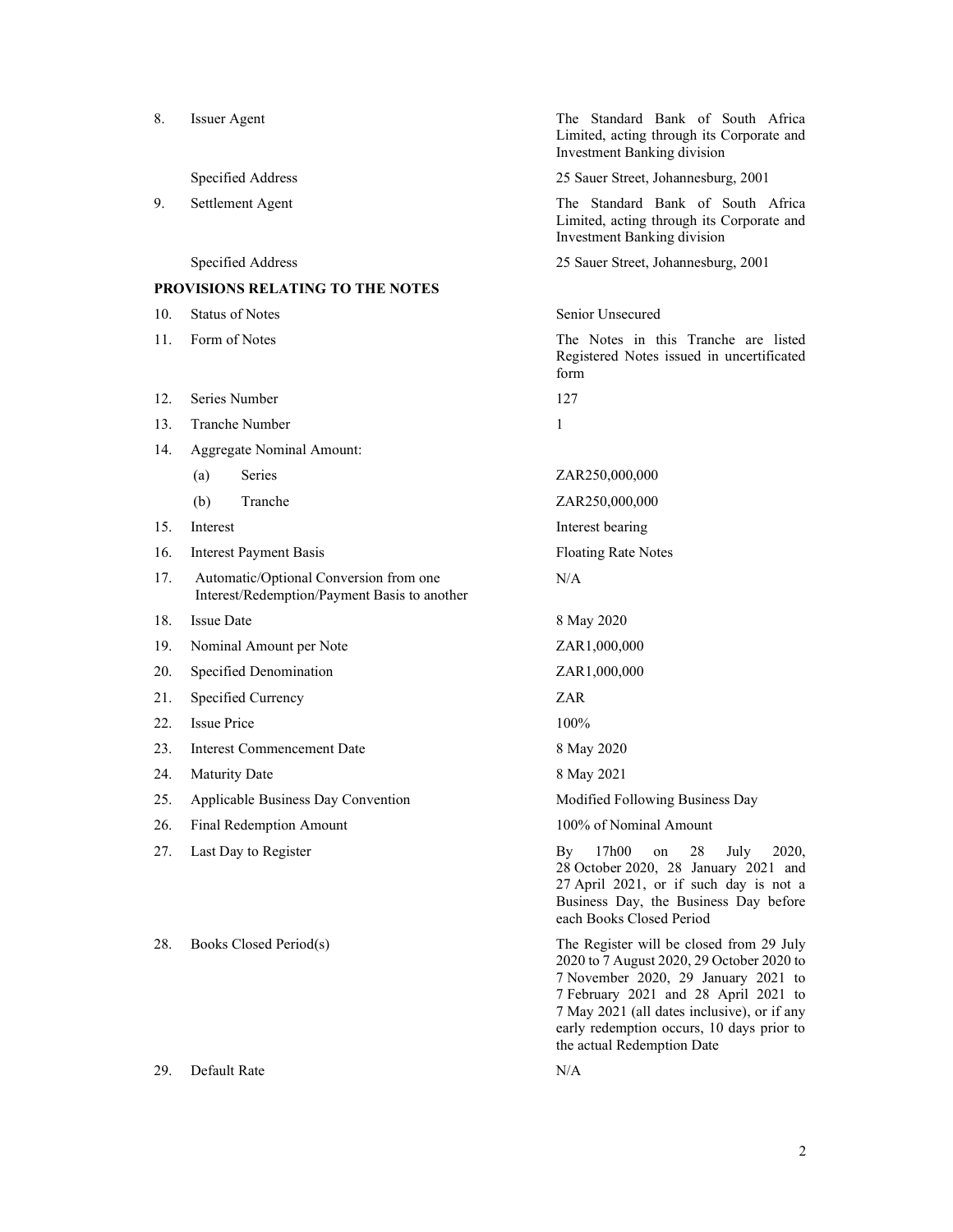# FLOATING RATE NOTES

| 30. | (a)    | Interest Payment Date(s)                                                                           | 8 August 2020, 8 November 2020,<br>8 February 2021 and 8 May 2021 or, if<br>such day is not a business day, the business<br>day on which interest will be paid, as<br>determined in accordance with the<br>applicable business day convention (as<br>specified in this Applicable Pricing<br>Supplement) with the first Floating Interest<br>Payment Date being 8 August 2020, or, if<br>such day is not a Business Day, the<br>Business Day on which interest will be<br>paid, as determined in accordance with the<br>Applicable Business Day Convention (as<br>specified in this Applicable Pricing<br>Supplement) |
|-----|--------|----------------------------------------------------------------------------------------------------|-----------------------------------------------------------------------------------------------------------------------------------------------------------------------------------------------------------------------------------------------------------------------------------------------------------------------------------------------------------------------------------------------------------------------------------------------------------------------------------------------------------------------------------------------------------------------------------------------------------------------|
|     | (b)    | <b>Interest Periods</b>                                                                            | Each period from, and including, the<br>applicable Floating Interest Payment Date<br>and ending on, but excluding, the<br>following Floating Interest Payment Date,<br>the first Interest Period commences on the<br>Interest Commencement Date and ends on<br>(but excludes) the first Floating Interest<br>Payment Date (each Floating Interest<br>Payment Date is adjusted in accordance<br>with the Applicable Business Day<br>Convention as specified in this Applicable<br>Pricing Supplement)                                                                                                                  |
|     | (c)    | Definitions of Business Day (if different<br>from that set out in Condition 1<br>(Interpretation)) | N/A                                                                                                                                                                                                                                                                                                                                                                                                                                                                                                                                                                                                                   |
|     | (d)    | Minimum Interest Rate                                                                              | N/A                                                                                                                                                                                                                                                                                                                                                                                                                                                                                                                                                                                                                   |
|     | (e)    | Maximum Interest Rate                                                                              | N/A                                                                                                                                                                                                                                                                                                                                                                                                                                                                                                                                                                                                                   |
|     | (f)    | Day Count Fraction                                                                                 | Actual/365                                                                                                                                                                                                                                                                                                                                                                                                                                                                                                                                                                                                            |
|     | (g)    | Any other terms relating to the particular<br>method of calculating interest                       | N/A                                                                                                                                                                                                                                                                                                                                                                                                                                                                                                                                                                                                                   |
| 31. |        | Manner in which the Interest Rate is to be<br>determined                                           | Screen Rate Determination (Reference<br>Rate plus Margin)                                                                                                                                                                                                                                                                                                                                                                                                                                                                                                                                                             |
| 32. | Margin |                                                                                                    | 160 basis points to be added to the<br>Reference Rate                                                                                                                                                                                                                                                                                                                                                                                                                                                                                                                                                                 |
| 33. |        | If ISDA Determination:                                                                             | N/A                                                                                                                                                                                                                                                                                                                                                                                                                                                                                                                                                                                                                   |
|     | (a)    | <b>Floating Rate</b>                                                                               | N/A                                                                                                                                                                                                                                                                                                                                                                                                                                                                                                                                                                                                                   |
|     | (b)    | Floating Rate Option                                                                               | $\rm N/A$                                                                                                                                                                                                                                                                                                                                                                                                                                                                                                                                                                                                             |
|     | (c)    | Designated Maturity                                                                                | N/A                                                                                                                                                                                                                                                                                                                                                                                                                                                                                                                                                                                                                   |
|     | (d)    | Reset Date(s)                                                                                      | $\rm N/A$                                                                                                                                                                                                                                                                                                                                                                                                                                                                                                                                                                                                             |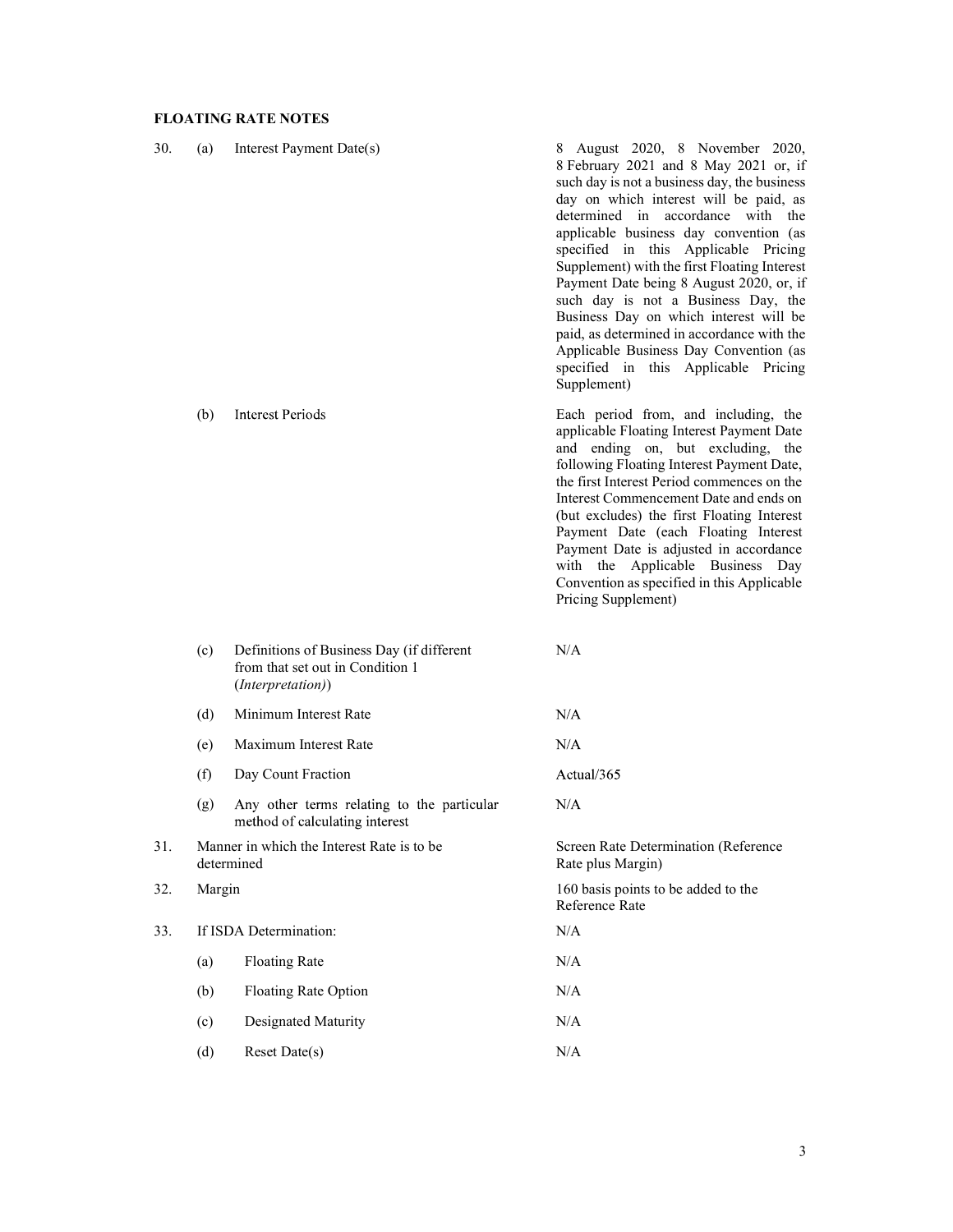| 34. | If Screen Rate Determination: |  |
|-----|-------------------------------|--|
|-----|-------------------------------|--|

|     | (a)                | Reference Rate (including relevant period<br>by reference to which the Interest Rate is to<br>be calculated)                                                                         | 3 month ZAR-JIBAR                                                                                                                                                                                                               |
|-----|--------------------|--------------------------------------------------------------------------------------------------------------------------------------------------------------------------------------|---------------------------------------------------------------------------------------------------------------------------------------------------------------------------------------------------------------------------------|
|     | (b)                | Interest Determination Date(s)                                                                                                                                                       | 08 August 2020, 08 November 2020,<br>08 February 2021 and 08 May 2021, or if<br>such day is not a Business Day, the<br>following day that is a Business Day, with<br>the first Interest Determination Date being<br>04 May 2020 |
|     | (c)                | Relevant Screen Page and Reference Code                                                                                                                                              | Reuters page 0#SFXmm: or successor<br>page                                                                                                                                                                                      |
| 35. |                    | If Rate of Interest to be calculated otherwise than<br>by ISDA Determination or Screen Determination,<br>insert basis for determining Rate of<br>Interest/Margin/Fallback provisions | N/A                                                                                                                                                                                                                             |
| 36. |                    | Calculation Agent responsible for calculating<br>amount of principal and interest                                                                                                    | N/A                                                                                                                                                                                                                             |
|     |                    | <b>ZERO COUPON NOTES</b>                                                                                                                                                             | N/A                                                                                                                                                                                                                             |
|     |                    | <b>PARTLY PAID NOTES</b>                                                                                                                                                             | N/A                                                                                                                                                                                                                             |
|     |                    | <b>INSTALMENT NOTES</b>                                                                                                                                                              | N/A                                                                                                                                                                                                                             |
|     |                    | <b>MIXED RATE NOTES</b>                                                                                                                                                              | N/A                                                                                                                                                                                                                             |
|     |                    | <b>INDEX-LINKED NOTES</b>                                                                                                                                                            | N/A                                                                                                                                                                                                                             |
|     |                    | <b>DUAL CURRENCY NOTES</b>                                                                                                                                                           | N/A                                                                                                                                                                                                                             |
|     |                    | <b>EXCHANGEABLE NOTES</b>                                                                                                                                                            | N/A                                                                                                                                                                                                                             |
|     | <b>OTHER NOTES</b> |                                                                                                                                                                                      | N/A                                                                                                                                                                                                                             |
|     |                    | PROVISIONS REGARDING<br><b>REDEMPTION/MATURITY</b>                                                                                                                                   |                                                                                                                                                                                                                                 |
| 37. |                    | Redemption at the Option of the Issuer:                                                                                                                                              | No                                                                                                                                                                                                                              |
| 38. |                    | Redemption at the Option of the Senior Noteholders:                                                                                                                                  | N <sub>0</sub>                                                                                                                                                                                                                  |
| 39. |                    | Early Redemption Amount(s) payable on<br>redemption for taxation reasons or on Event of<br>Default (if required)                                                                     | N/A                                                                                                                                                                                                                             |
| 40. |                    | Redemption in the event of a Change of Control                                                                                                                                       | Yes                                                                                                                                                                                                                             |
|     | <b>GENERAL</b>     |                                                                                                                                                                                      |                                                                                                                                                                                                                                 |
| 41. |                    | Financial Exchange                                                                                                                                                                   | Interest Rate Market of the JSE Limited                                                                                                                                                                                         |
| 42. |                    | Additional selling restrictions                                                                                                                                                      | N/A                                                                                                                                                                                                                             |
| 43. | ISIN No.           |                                                                                                                                                                                      | ZAG000167966                                                                                                                                                                                                                    |
| 44. | <b>Stock Code</b>  |                                                                                                                                                                                      | <b>BC127</b>                                                                                                                                                                                                                    |
| 45. |                    | Stabilising manager                                                                                                                                                                  | N/A                                                                                                                                                                                                                             |
| 46. |                    | Provisions relating to stabilisation                                                                                                                                                 | N/A                                                                                                                                                                                                                             |
| 47. |                    | The notice period required for exchanging<br>uncertificated Notes for Certificates                                                                                                   | N/A                                                                                                                                                                                                                             |
| 48. |                    | Method of distribution                                                                                                                                                               | Private Placement                                                                                                                                                                                                               |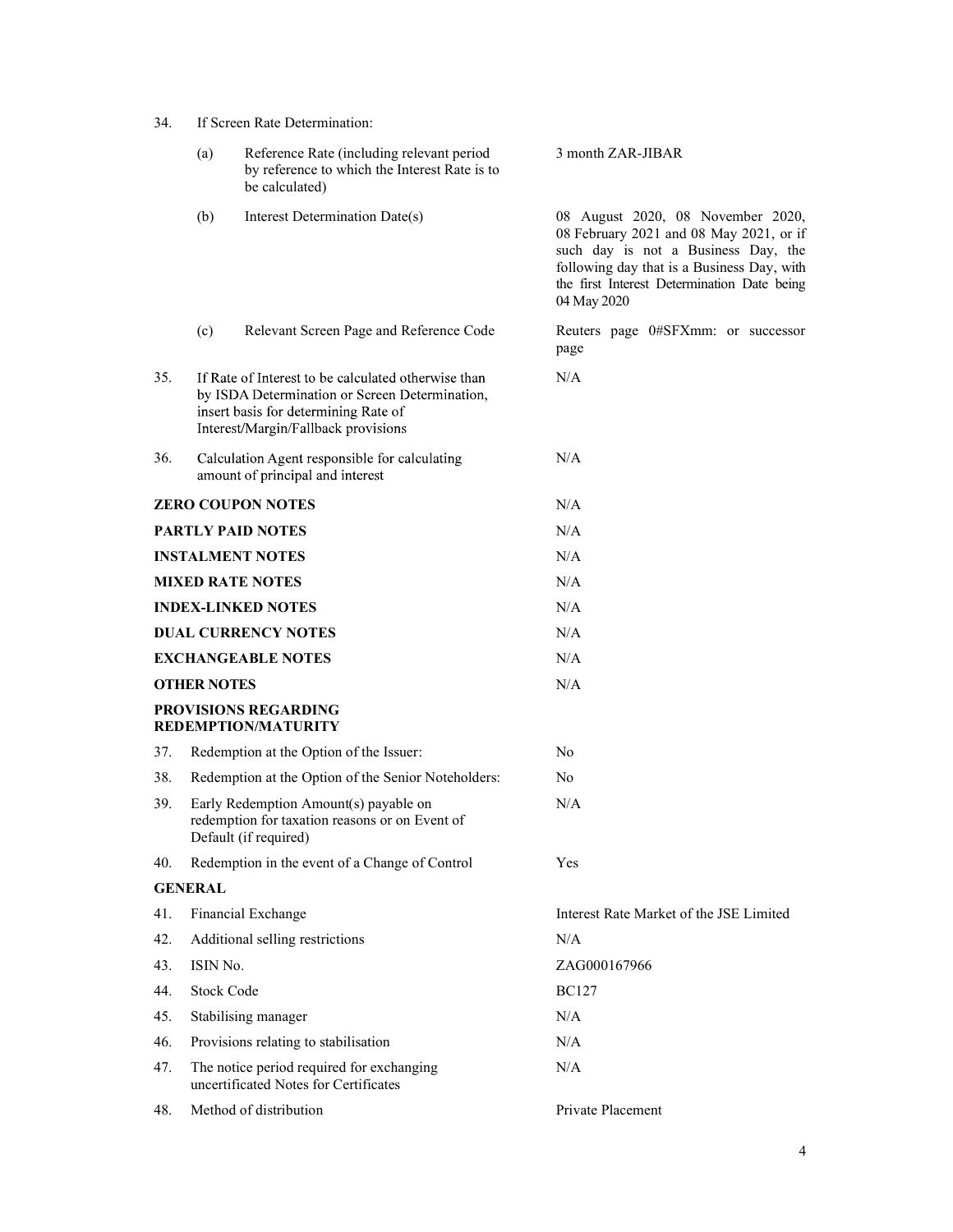| 49. | Credit Rating assigned to the Issuer                                       | "P-1.za" short term rating and "Aa2.za"<br>long term rating as at April 2020 |
|-----|----------------------------------------------------------------------------|------------------------------------------------------------------------------|
| 50. | Applicable Rating Agency                                                   | Moody's Investors Service South Africa<br>(Pty) Ltd                          |
| 51. | Governing law (if the laws of South Africa are not<br>applicable)          | N/A                                                                          |
| 52. | Surrendering of Notes in the case of Notes<br>represented by a Certificate | N/A                                                                          |
| 53. | Other provisions                                                           | N/A                                                                          |

# DISCLOSURE REQUIREMENTS IN TERMS OF PARAGRAPH 3(5) OF THE COMMERCIAL PAPER REGULATIONS

## 54. Paragraph  $3(5)(a)$

The "ultimate borrower" (as defined in the Commercial Paper Regulations) is the Issuer.

55. Paragraph 3(5)(b)

The Issuer is a going concern and can in all circumstances be reasonably expected to meet its commitments under the Notes.

56. Paragraph 3(5)(c)

The auditor of the Issuer is Ernst & Young Inc.

57. Paragraph 3(5)(d)

As at the date of this issue

- (i) the Issuer has issued ZAR 5,139,000,000 (inclusive of this issue of Notes) Commercial Paper (as defined in the Commercial Paper Regulations) (which amount includes Notes issued under the Previous Programme Memorandum); and
- (ii) the Issuer estimates that it will issue ZAR 2,000,000,000 of Commercial Paper during the current financial year, ending 30 September 2020.
- 58. Paragraph 3(5)(e)

All information that may reasonably be necessary to enable the investor to ascertain the nature of the financial and commercial risk of its investment in the Notes is contained in the Programme Memorandum and the Applicable Pricing Supplement.

59. Paragraph 3(5)(f)

The Issuer refers Noteholders to the SENS announcements which were published on 12 February 2020, 30 March 2020 and 23 April 2020 which provide a description of events that have impacted on the Issuer's operations subsequent to the last audited financial statements including the impact of COVID-19.

The Issuer continues to consider the impact of material events, including COVID-19, on the Issuer's financial position and is engaging with its funders to ensure that facilities remain in place. Based on the Issuer's current assessment there has been no material adverse change in the Issuer's financial position since the date of its last audited financial statements.

60. Paragraph  $3(5)(g)$ 

The Notes issued will be listed.

61. Paragraph  $3(5)(h)$ 

The funds to be raised through the issue of the Notes are to be used by the Issuer for its general corporate purposes.

62. Paragraph  $3(5)(i)$ 

The obligations of the Issuer in respect of the Notes are unsecured.